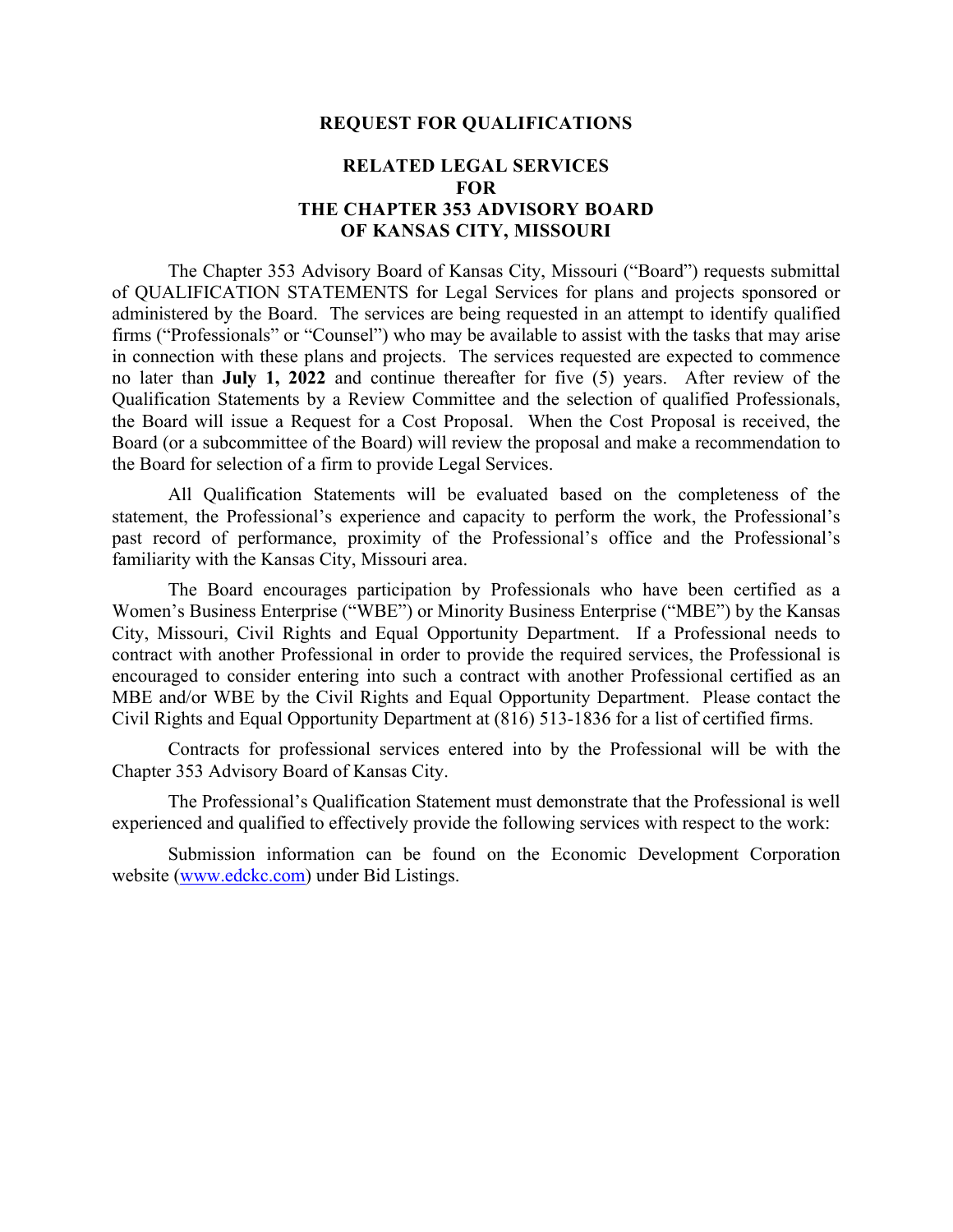#### **SUBMISSION INFORMATION**

#### **SCOPE OF SERVICES**

Counsel will furnish all the necessary legal services and related work as required for the representation of the Board. Such legal services may include, but not be limited to, the following:

- 1. Providing the Board legal advice with respect to the exercise of powers, functions and duties under Section 353.020 to 353.190 RSMO and Section 74.1 to 74.10 of the Code of Ordinances Kansas City, Missouri.
- 2. Preparation of legal documents necessary to transact the business, exercise the powers and carry out the duties of the Board.
- 3. Attend meetings and hearings as requested by the Board.
- 4. Perform such additional legal services as the Board may from time to time require.
- 5. Counsel will represent that the attorneys who will provide legal services to the Board shall have the necessary qualifications and experience to perform the services required.
- 6. Counsel has conducted a thorough investigation and determined that neither Counsel nor any attorney affiliated with Counsel has any conflict of interest that would prevent Counsel's representation of the Board. If a conflict of interest arises, Counsel shall advise the Board of the conflict, make full disclosure of the conflict of interest, if feasible, seek the Board's consent to continue representation of the Board, and take all reasonable steps requested by the Board to avoid or mitigate the conflict of interest.

#### **Actual contractual requirements will be outlined in the "Agreement for Professional Services" following negotiation with the Professional.**

The Professional is strongly encouraged to thoroughly review and complete this entire Request for Qualifications since all submittals will be reviewed for compliance with the submission requirements set forth in it. The Professional **must use the following outline** to organize the Qualifications Statement and to provide all of the required information. This will simplify the review process and permit the maximum degree of comparison by the Board. The Professional must, at a minimum, provide the information described below when submitting statements.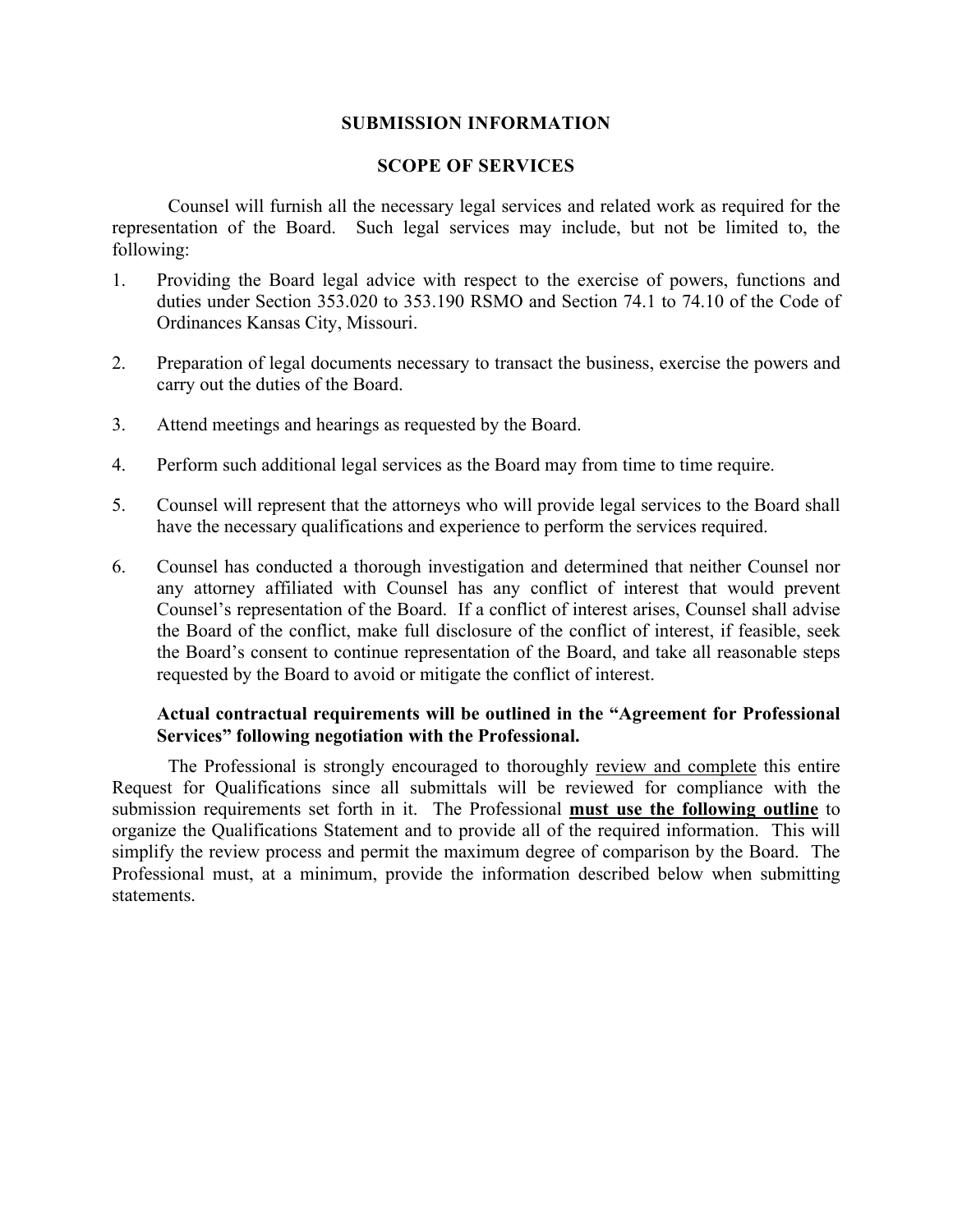## **1. TITLE PAGE**

Indicate the Professional's complete legal name (and the name under which the Professional is doing business if different than the legal name), the form of legal entity (corporation, limited liability company, general or limited partnership or sole proprietorship, etc., if not evident from the legal name), local address, telephone number, facsimile number, contact person, e-mail address, and title, and the date of the qualification statement.

## **2. TABLE OF CONTENTS**

The table of contents must clearly identify the material included in the proposal by section and page number.

## **3. TRANSMITTAL LETTER**

The Professional must send a signed letter of transmittal briefly stating:

- The Professional's understanding of the scope of services to be provided;
- Positive commitment to perform the work as it will be described in the professional services contract;
- Why the Professional believes it to be qualified to perform the work; and
- The title of the person signing the letter, indicating his or her title, and stating that he or she is authorized to bind the Professional.

# **4. THE PROFESSIONAL'S PROFILE**

- State whether the Professional is local, regional or national;
- Please verify if Professional has a Kansas City, Missouri office for providing services;
- State the location of the office from which the services will be performed and the number of professional staff employed at that office;
- Provide a brief history of the Professional;
- Indicate any past or present relationship of the Professional to any of the Economic Development Corporation's statutory Boards (Tax Increment Financing Commission, the Downtown Economic Stimulus Authority, the Land Clearance for Redevelopment Authority, the Enhanced Enterprise Zone Boards, the Port Authority and the EDC Loan Corporation), listing the project(s) and the scope of the services provided to those Boards;
- State if Professional has a division of its staff which currently represents Development projects before any of the Boards;
- State that the Professional either has no conflict of interest or identify any existing conflict of interest with regard to services to be provided pursuant to the contract(s) contemplated by this request for qualifications;
- State whether the Professional has been certified by the Kansas City, Missouri Civil Rights and Equal Opportunity Department to be an MBE or WBE and if not